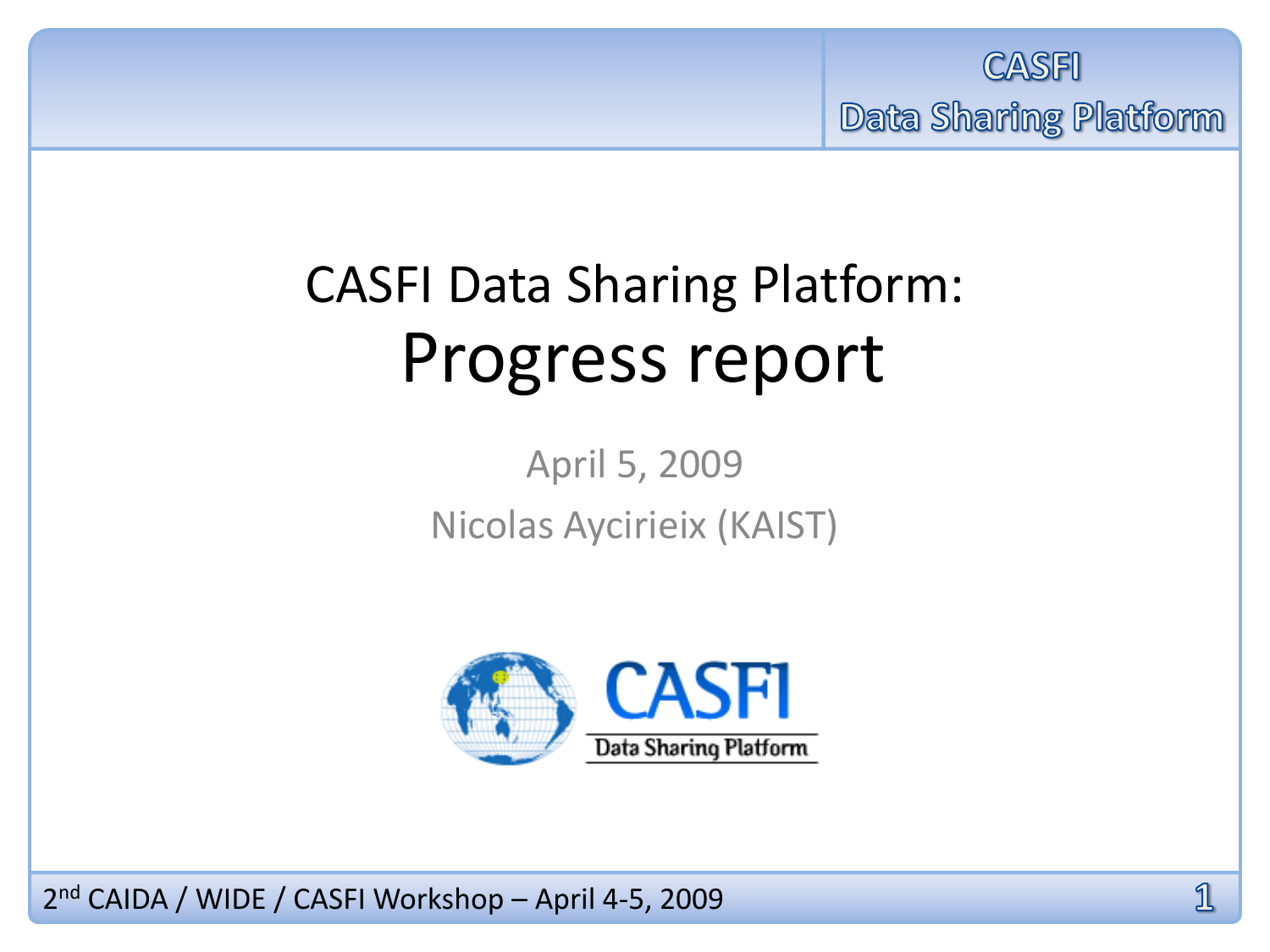## **Presentation outline**

**CASFI Data Sharing Platform** 

- **O** Introduction: review
- **O** Development steps
- **O** Internal management module DEMO
- **The strengths of the DSP**
- Plan until september
- **O** Conclusion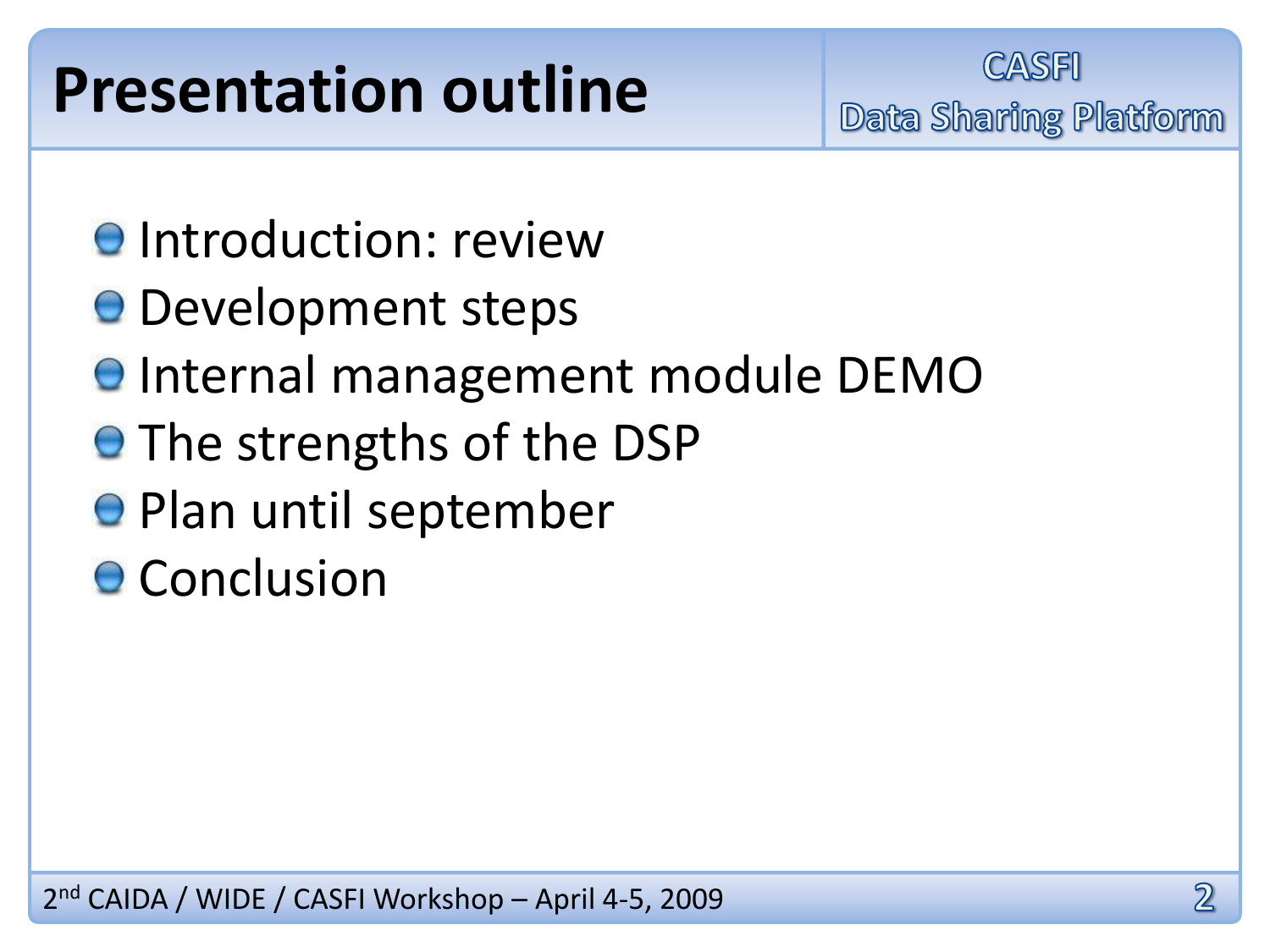## **Introduction: review**

#### **CASFI** Data Sharing Platform

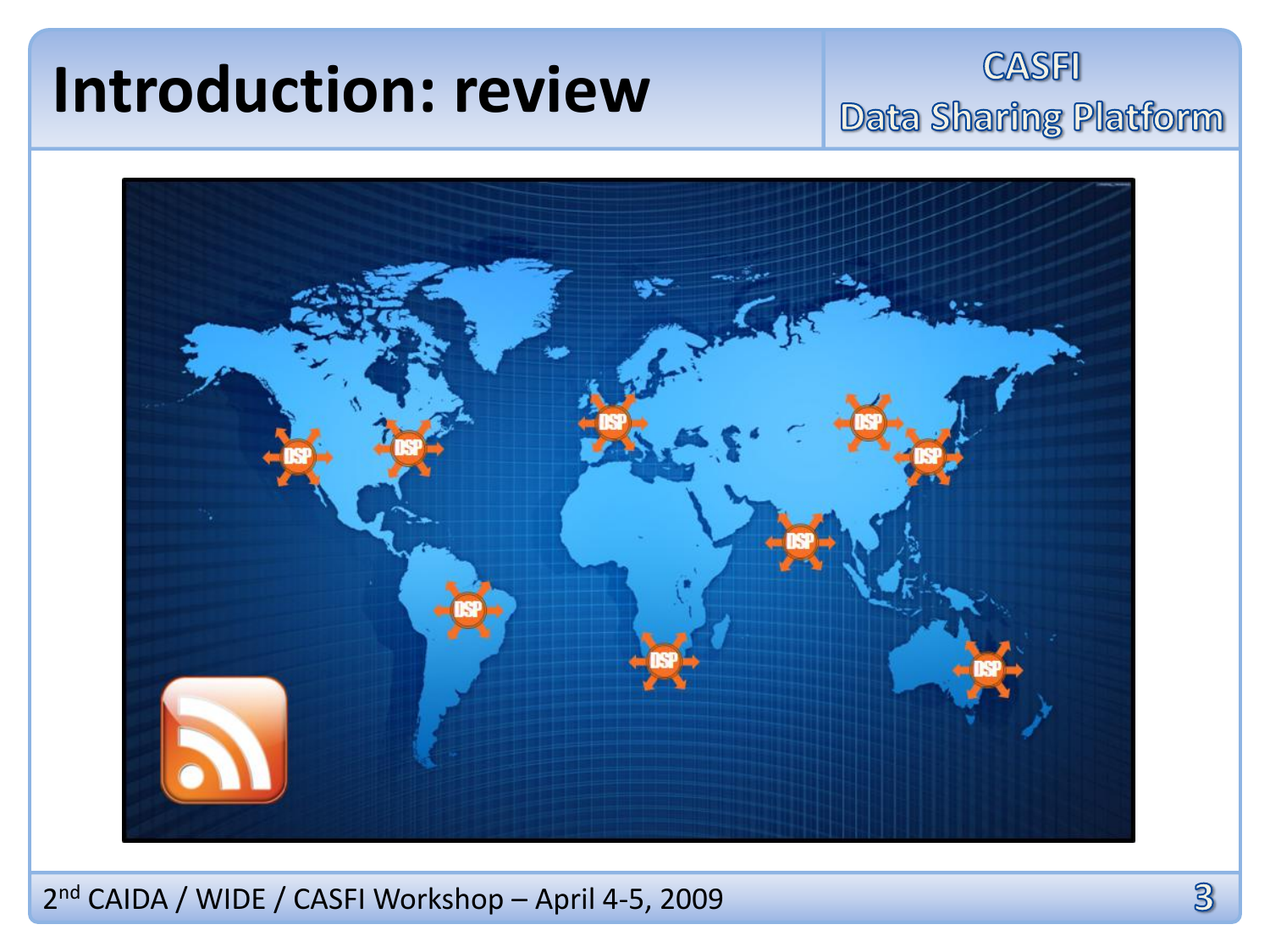## **Introduction: review**

**CASFI Data Sharing Platform** 

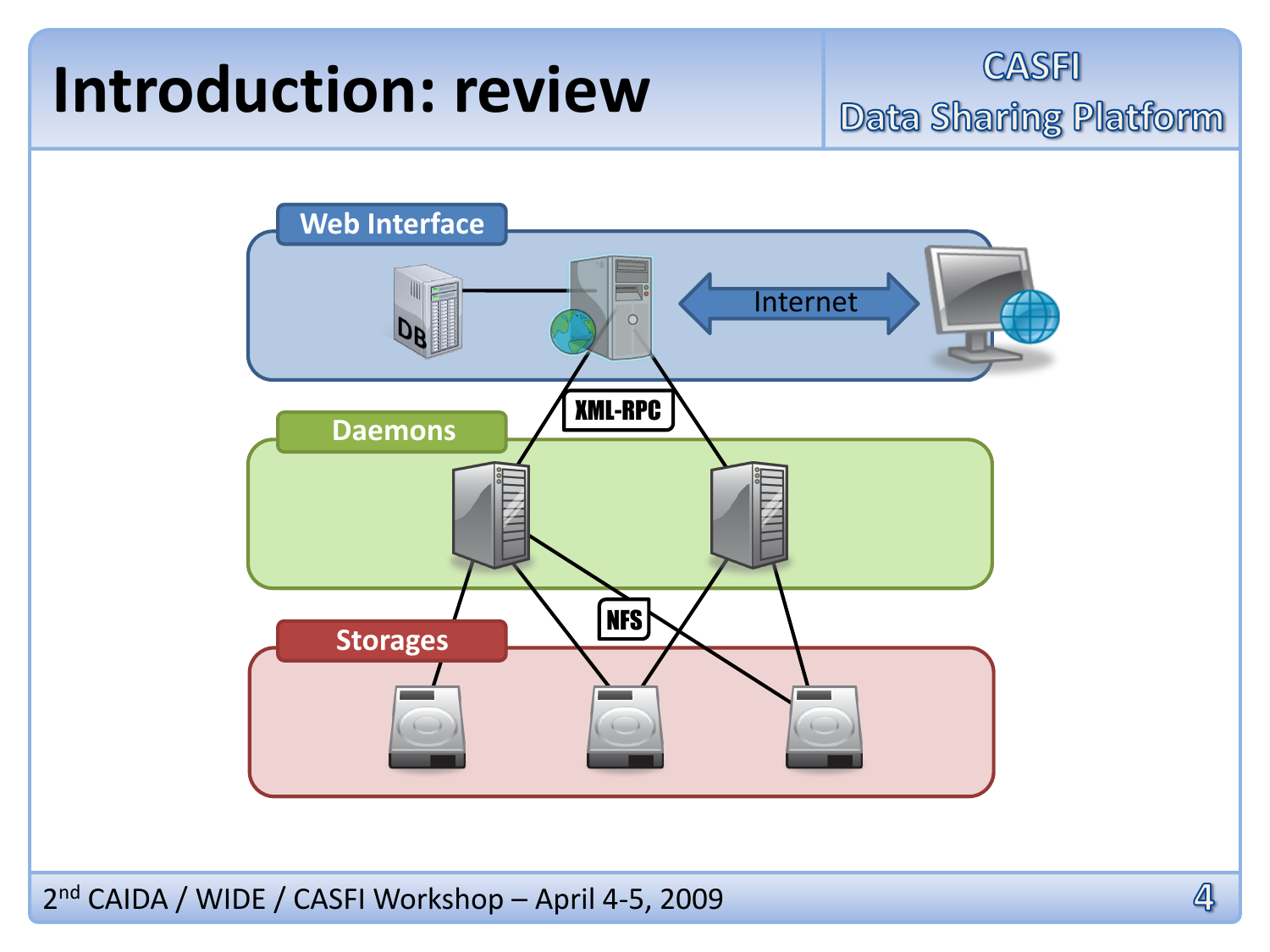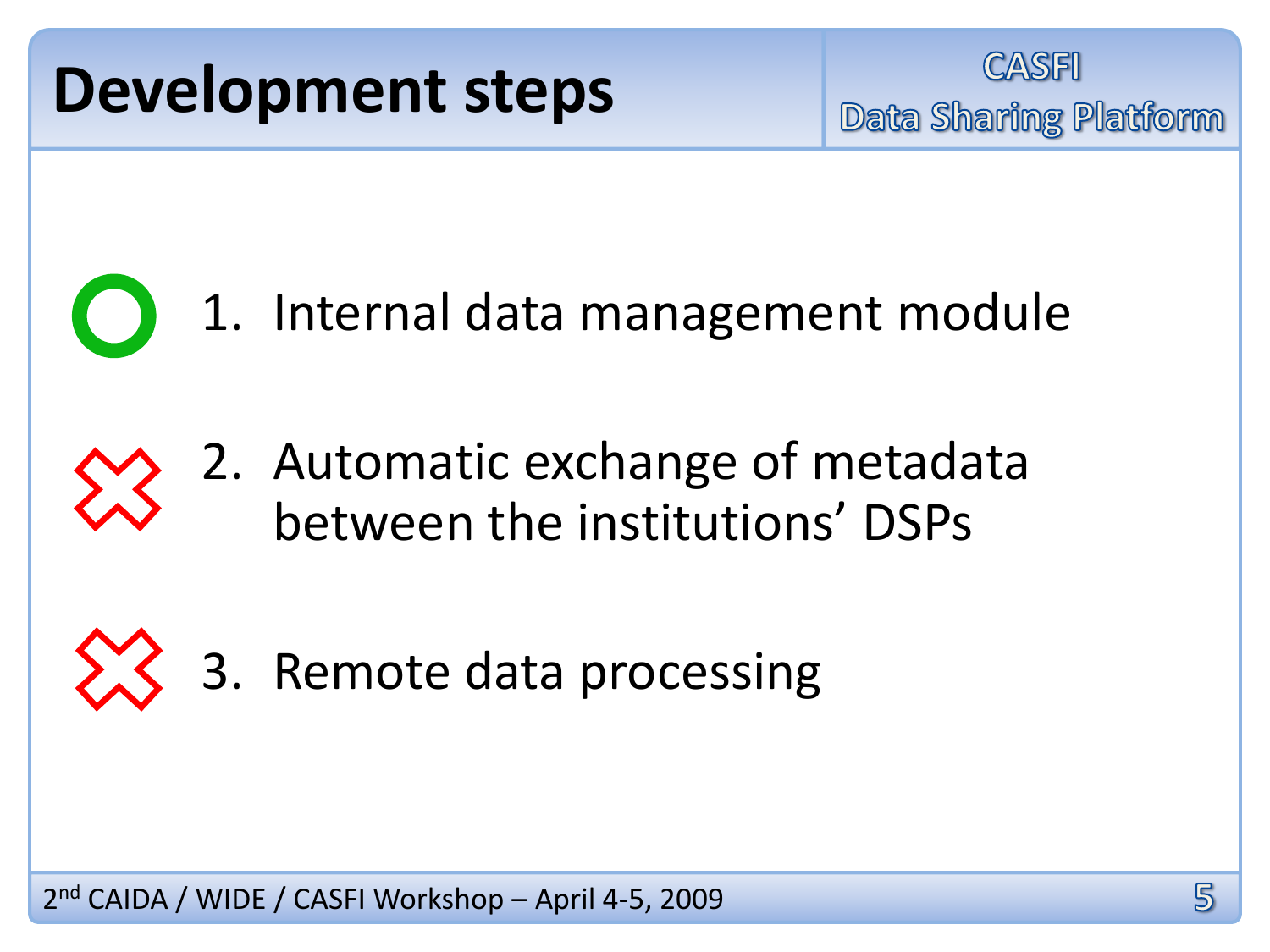### **DEMO**

**CASFI** Data Sharing Platform

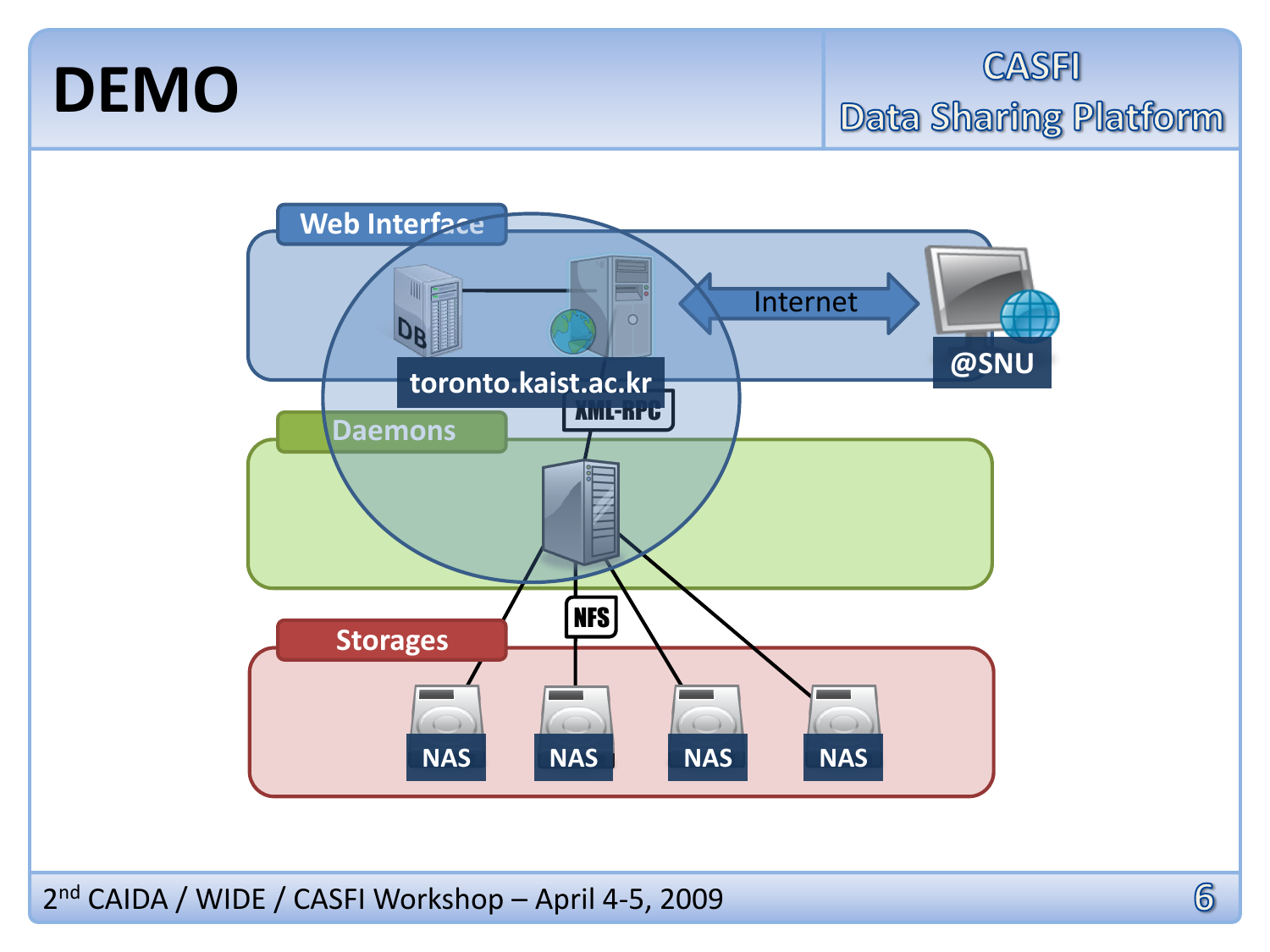## **DEMO scenario**

**CASFI** Data Sharing Platform

- **O** Upload of 2 files:
- pcap file
- custom format file

### **O** Features shown:

- automatic metadata extraction
- new type creation
- post-processing metadata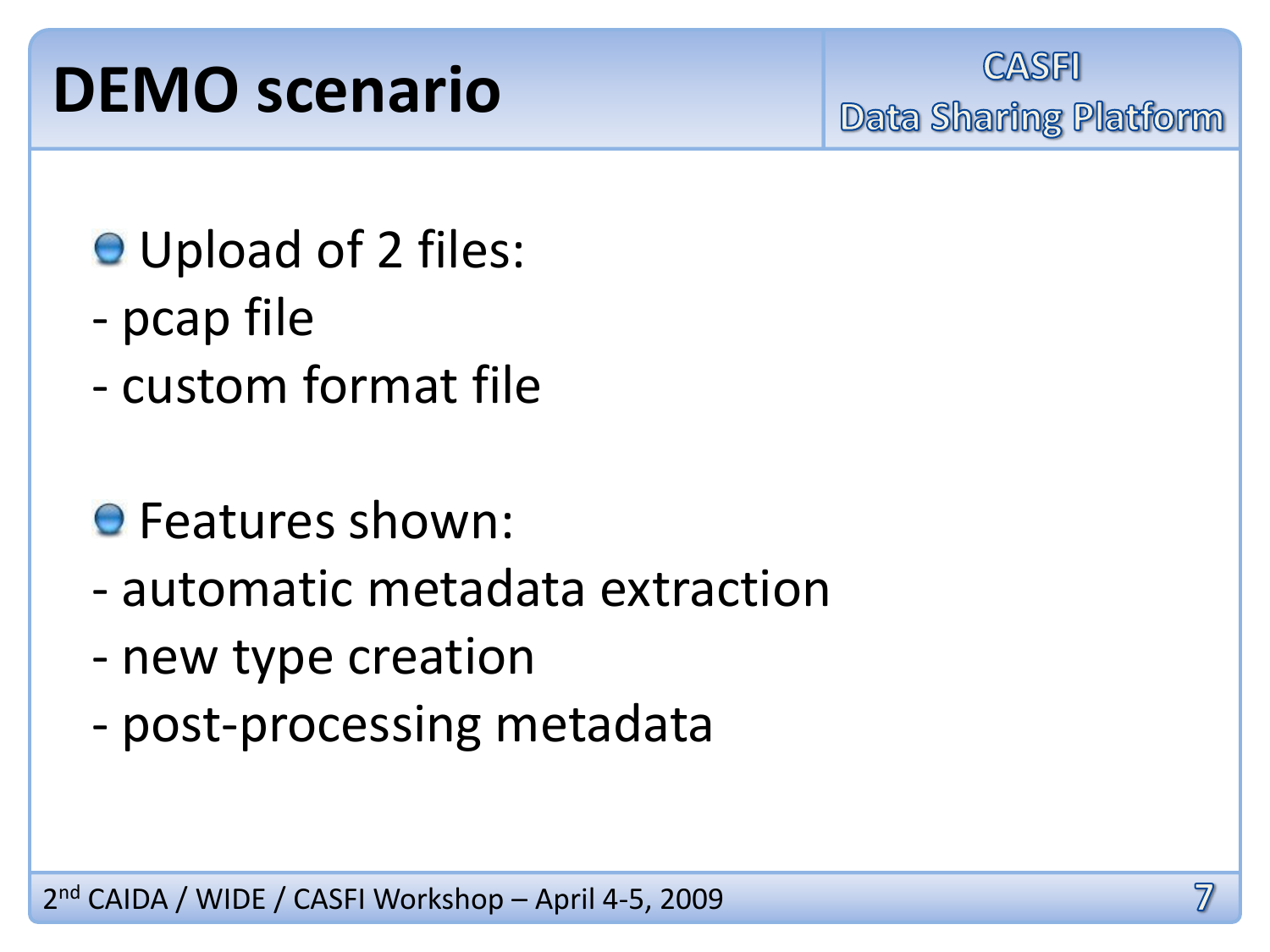

**CASFI Data Sharing Platform** 

## **FLEXIBILITY**

● Adapted to any network architecture

- **Any format of file**
- **Any tool to extract metadata**
- **Freedom for uploading (FTP, SCP, SFTP,...)**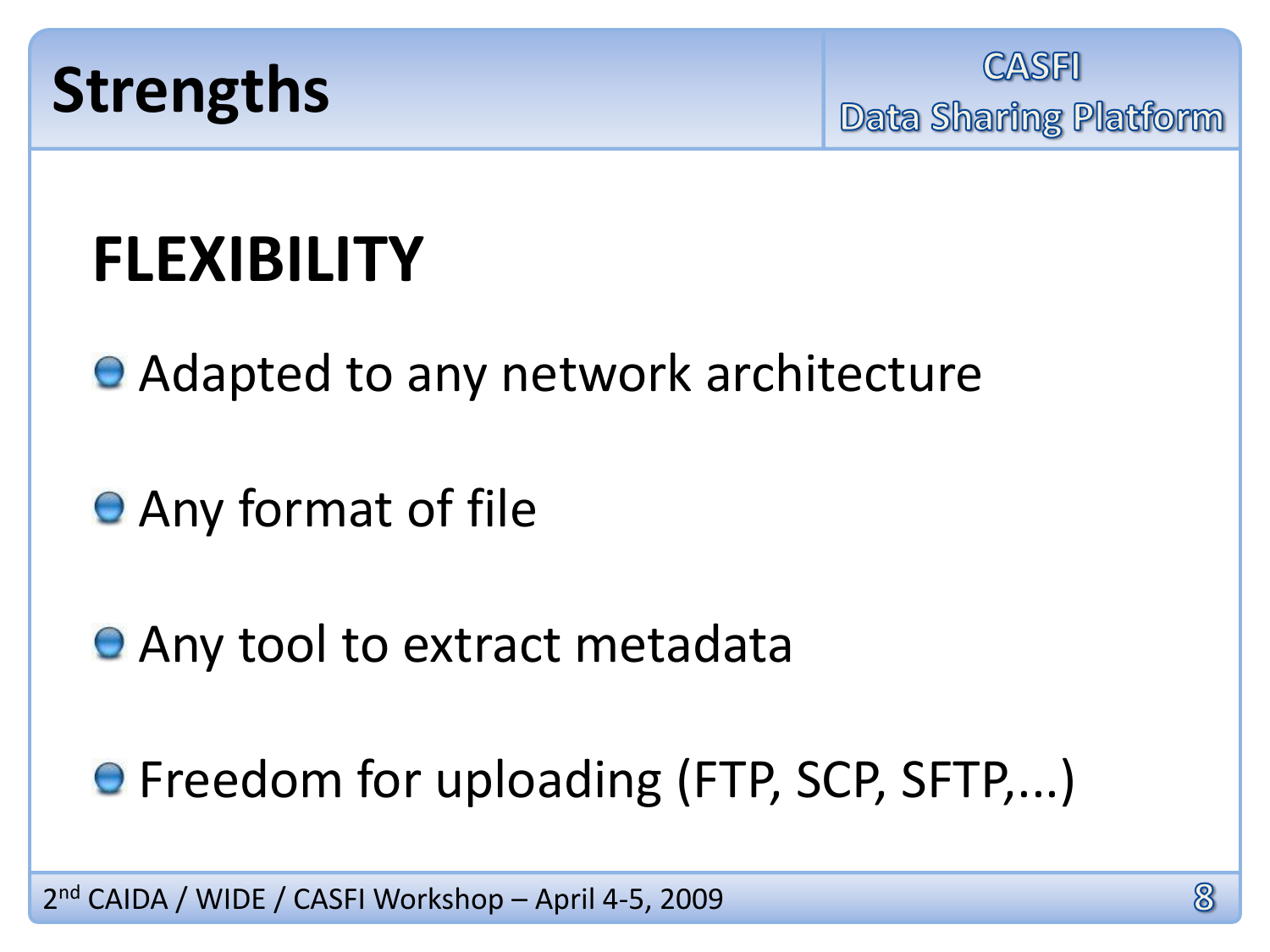

**CASFI Data Sharing Platform** 

## **EASE OF USE**

**O** Simple interface

**• Assisted metadata extraction and new data** type creation

● Query any institution from the local interface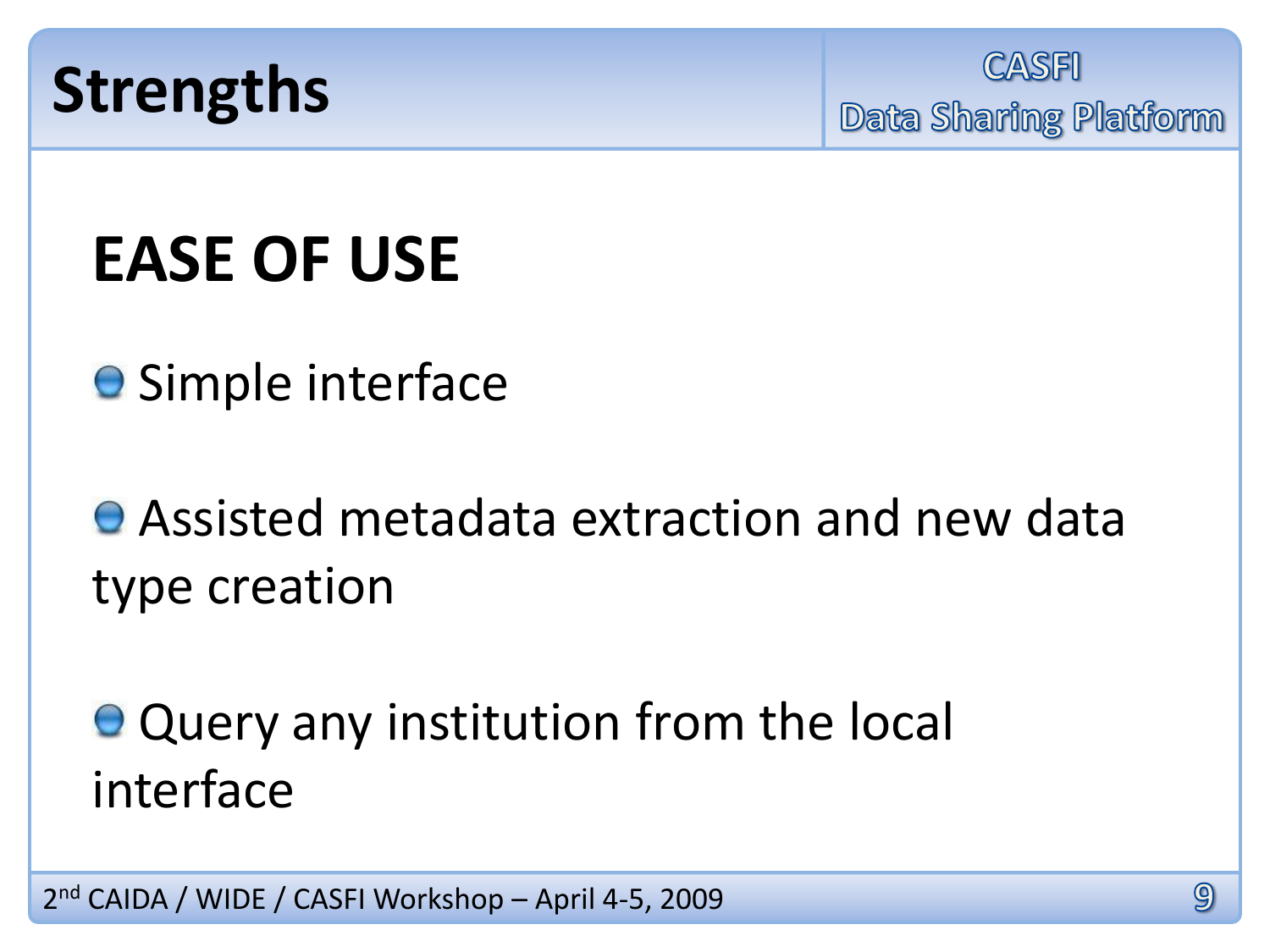

| Mar. | 1. Internal management module                             |                                                      |
|------|-----------------------------------------------------------|------------------------------------------------------|
| Apr. | <b>Internal management module</b><br>1.<br>finalization + | Get feedback from AN Lab.<br>and ChungNam University |
| May. | 2. Federation                                             | Get feedback from<br><b>CASFI Universities</b>       |
| Jun. | Tests / fix bugs / design<br>Documentation                |                                                      |
| Jul. | 3. Remote processing                                      | Get feedback from<br><b>CASFI Universities</b>       |
| Aug. | <b>DSP</b> available online                               | Get feedback from users                              |
| Sep. | PAM 2010 paper                                            |                                                      |

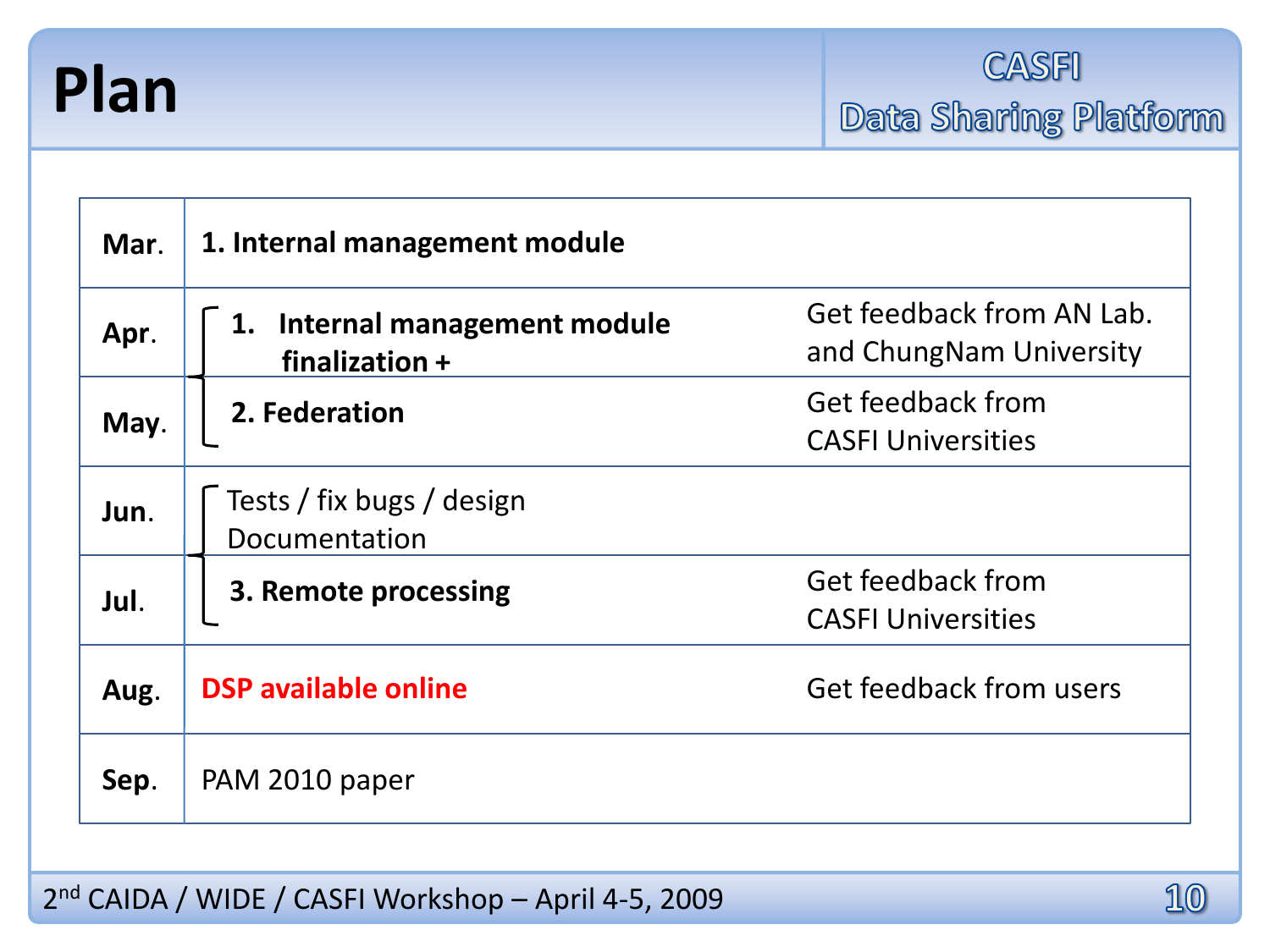## **Conclusion**

**• The DSP's new approach to sharing measurement data and** metadata allows institutions to manage their files and browse/process remote files through the same simple interface.

**•** There are technical challenges

**• The greatest challenge is to provide incentives for sharing.** 

#### **FLEXIBILITY and EASE OF USE**